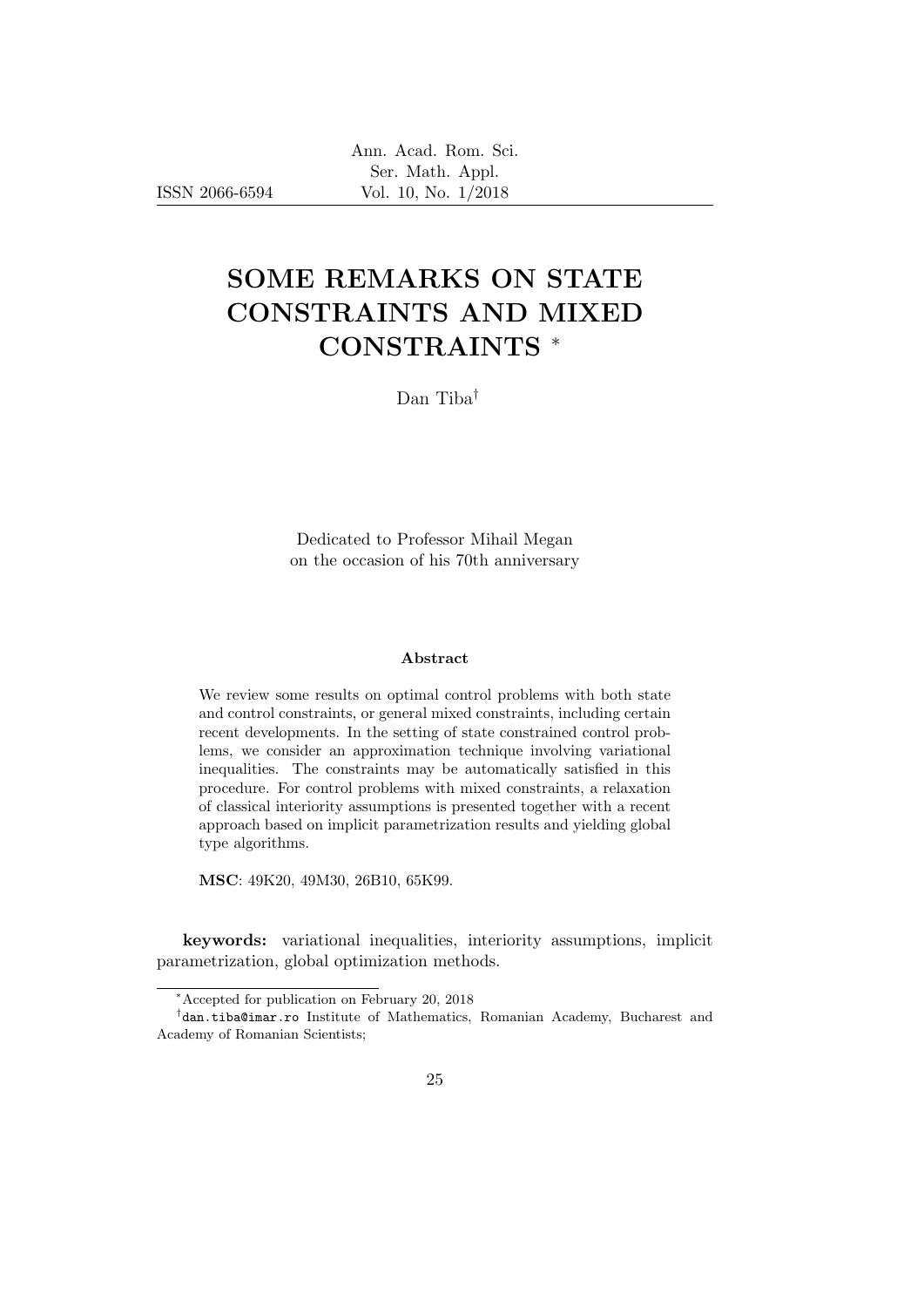## 1 Introduction

This is a survey paper devoted to the subject of general constraints in optimal control theory. The subject is vast, difficult and of high interest. We shall concentrate on several directions of investigation, related to fundamental questions like approximation, necessary conditions, global algorithms. This choice is due to the personal experience of the author and it includes as well very recent progress in the field. Comparisons, comments on other methods and results are also indicated.

In the next section, we discuss the variational inequality approach to state constrained optimal control problems. Approximation and equivalence theorems are reviewed. A comparison with the penalization technique is provided. This and the next section are written in the setting of parabolic systems or for abstract evolution equations.

In Section 3, we continue the investigation of such problems, including the case of abstract mixed constraints and introducing a very weak constraint qualification condition that allows void interiors for the constraints sets. Bang-bang type results and applications in some economical models are also briefly mentioned.

The last section reports on very recent developments in global type approximation methods for optimal control problems governed by ordinary differential systems with general constraints: state, control, mixed, equality, inequality, abstract etc. The approach is based on the implicit parametrization approach, [21].

## 2 Approximation and equivalence

We consider  $V, H, U$  to be Hilbert spaces with dense and compact imbedding  $V \subset H \subset V^*$  (the dual space of V - H is identified with its own dual space) and  $A: V \to V^*, B: U \to H$  to be linear bounded operators with the assumptions:

$$
(Av, v)_{V^* \times V} \ge \omega |v|_V^2, \omega > 0, \forall v \in V,
$$
\n<sup>(1)</sup>

$$
(Ay, v)_{V^* \times V} = (y, Av)_{V \times V^*}, \forall y, v \in V.
$$
\n
$$
(2)
$$

The state constrained optimal control problem is defined by

$$
Min{g(y) + h(u)},
$$
\n(3)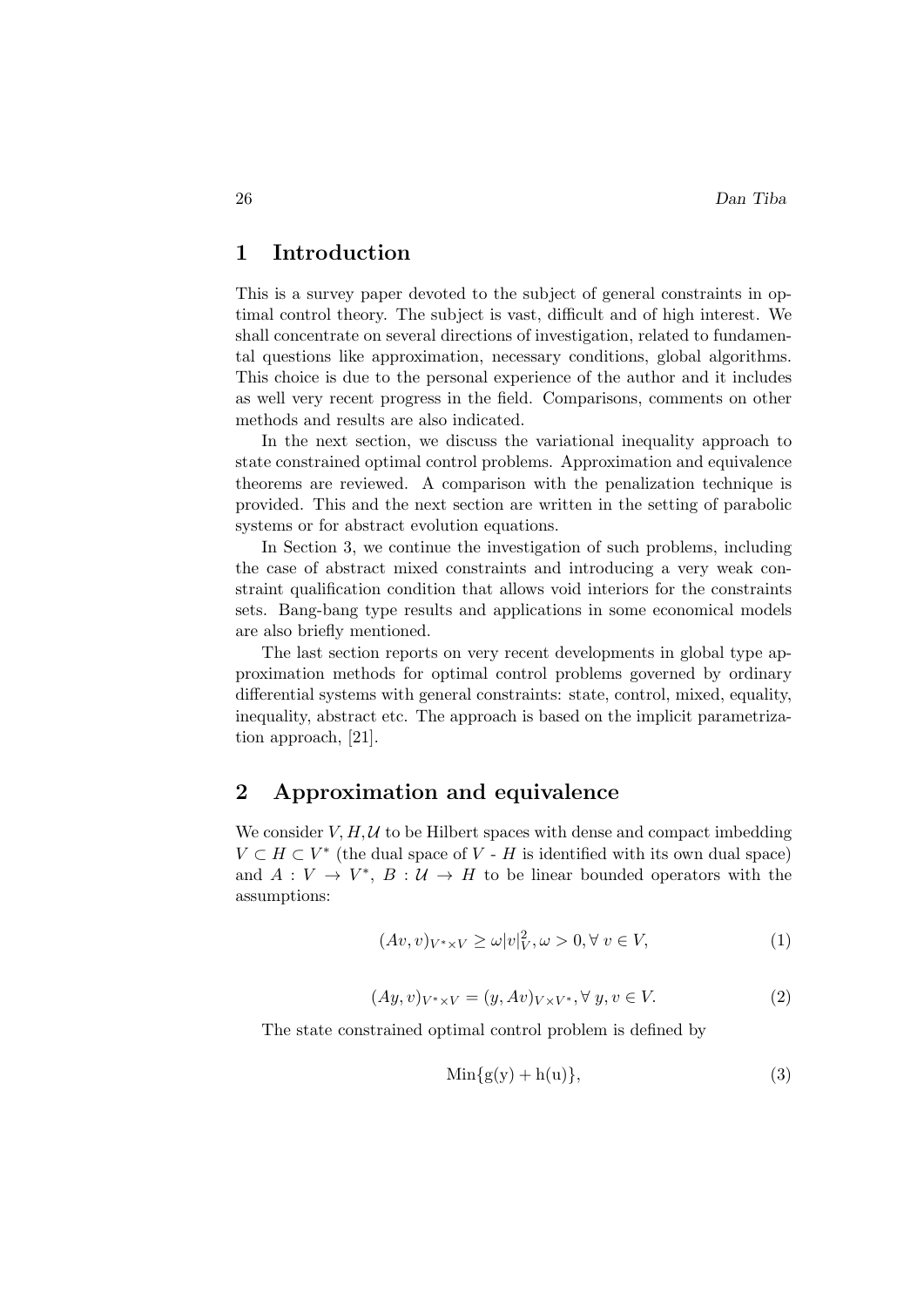$$
y' + Ay = Bu + f \text{ a.e. in } [0, T], \tag{4}
$$

$$
y(0) = y_0,\tag{5}
$$

$$
y(t) \in C, \ t \in [0, T], \tag{6}
$$

Above,  $C \subset H$  is a nonvoid, closed, convex subset,  $y_0 \in C$ ,  $Ay_0 \in H$ ,  $f \in L^2(0,T;H), g: L^2(0,T;H) \to R$  is convex, continuous, majorized from below by a constant and  $h: L^2(0,T;\mathcal{U}) \to ]-\infty, +\infty]$  is convex, proper, lower semicontinuous and coercive:

$$
\lim_{|u|_{L^2(0,T;\mathcal{U})}\to\infty} h(u) = \infty.
$$
 (7)

Notice that control constraints  $u \in U_{ad} \subset L^2(0,T;\mathcal{U})$ , a convex closed subset, may be included in the definition of  $h$  by adding the corresponding indicator function.

For any  $u \in L^2(0,T;H)$ , the equation (4), (5) has a unique solution  $y \in$  $C(0,T;V)$ ,  $y' \in L^2(0,T;H)$  due to (1), (2). Under the usual admissibility hypothesis the control problem  $(3)$  -  $(6)$  has an optimal pair  $[y^*, u^*]$  due to (7) and unique if strict convexity is assumed for the cost functional (3).

If  $V = H_0^1(\Omega)$ ,  $H = L^2(\Omega)$ , the usual Sobolev spaces in the smooth bounded domain  $\Omega \subset R^d$ , and A is an elliptic operator in  $H_0^1(\Omega)$ , then the equation (4), (5) becomes a parabolic problem.

One variant of the variational inequality approximation technique is to associate with the constrained control problem  $(3)$  -  $(6)$ , the approximate problem without state constraints:

Min{
$$
g(y) + h(u) + \frac{1}{2}|w|_{L^2(0,T;V^*)}^2
$$
}, (8)

$$
y' + Ay + \varepsilon \omega = Bu + f, \varepsilon > 0, w \in \partial \varphi(y), \tag{9}
$$

$$
y(0) = y_0,\tag{10}
$$

where  $\varphi: V \to ]-\infty, +\infty]$  is convex, lower semicontinuous, proper

$$
\varphi(v) = \begin{cases} 0 & v \in C \cap V, \\ +\infty & \text{otherwise.} \end{cases}
$$
 (11)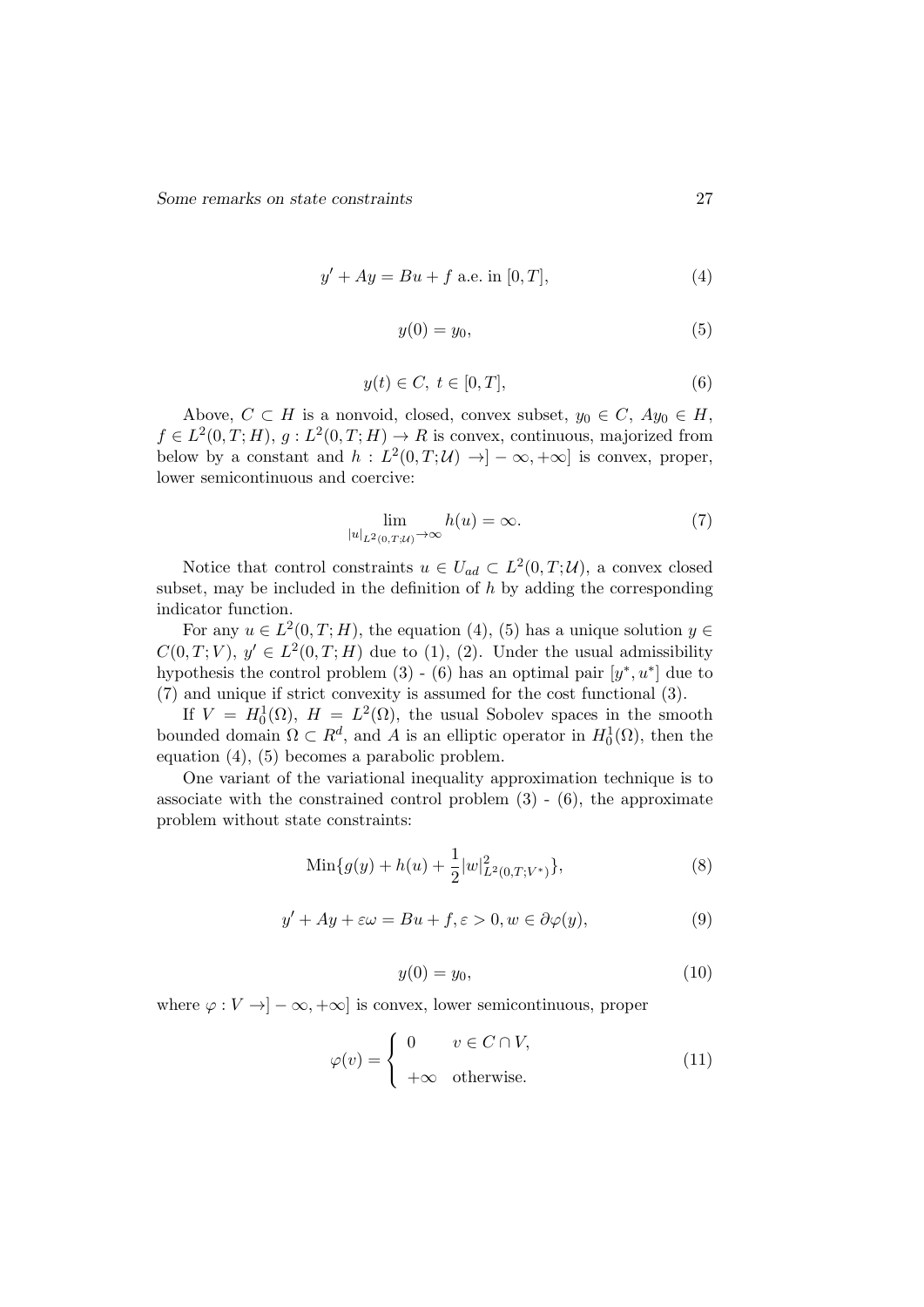The variational inequality (9), (10) has a unique solution  $y \in C(0, T; H) \cap$  $L^2(0,T;V), y' \in L^2(0,T;H)$  by standard existence results in the literature [2]. Moreover  $w \in L^2(0,T;V^*)$  as well (related to the section of  $\partial \varphi(y)$ ) occuring in (9)).

Using standard techniques involving minimizing sequences [19], it is possible to show that the unconstrained control problem  $(8)$  -  $(10)$  has at least one optimal pair  $[y_{\varepsilon}, u_{\varepsilon}]$  for any  $\varepsilon > 0$ . The justification of this approach is given by the following result [12]:

**Theorem 1** If h is strictly convex and superquadratic and  $\mathcal{U} = L^2(\Omega)$ , then

 $u_{\varepsilon} \to u^*, \text{ strongly in } L^2(0,T;H),$  $y_{\varepsilon} \to y^*$ , strongly in  $C(0,T;H)$ .

If we denote by  $y^{\varepsilon}$  the solution of (4), (5) corresponding to  $u_{\varepsilon}$ , then

$$
dist(y^{\varepsilon}, C \cap V)_{C(0,T;H) \cap L^2(0,T;V)} \le k\varepsilon,
$$
\n(12)

where  $k > 0$  is independent of  $\varepsilon > 0$ .

This shows the suboptimal character of the control  $u_{\varepsilon}$ , including an explicit uniform estimate of the possible violation of the state constraint (6). Theorem 1 can be strengthened to include a regularization of the nonlinear operator  $\partial \varphi$  that appears both in the cost (8) and in the state equation (9).

Slightly weaker estimates as in (12) may be obtained as well. For the regularized problems, usual gradient methods may be applied on numerical results are indicated in [12]. The variational inequality approach is a refinement of the penalization method with better estimates.

Assume now that  $B: \mathcal{U} \to V^*$  linear bounded,  $f \in L^2(0,T;V^*)$  and  $C \subset V$ . Then,  $y \in C(0,T;H) \cap L^2(0,T;V)$ ,  $y' \in L^2(0,T;V^*)$  as defined in (4), (5). Let  $B^* : V \to U^*$  be the adjoint operator and  $\widetilde{C} = \{v \in V, B^*v \in$  $B^*(C)$ . We introduce the unconstrained problem

$$
Min{g(y) + h(u - w) + \frac{1}{2}|w|_{L^{2}(0,T;\mathcal{U})}^{2}}\},
$$
\n(13)

$$
y' + Ay + Bw = Bu + f, w \in \partial \psi(B^*y), \tag{14}
$$

$$
y(0) = y_0,\tag{15}
$$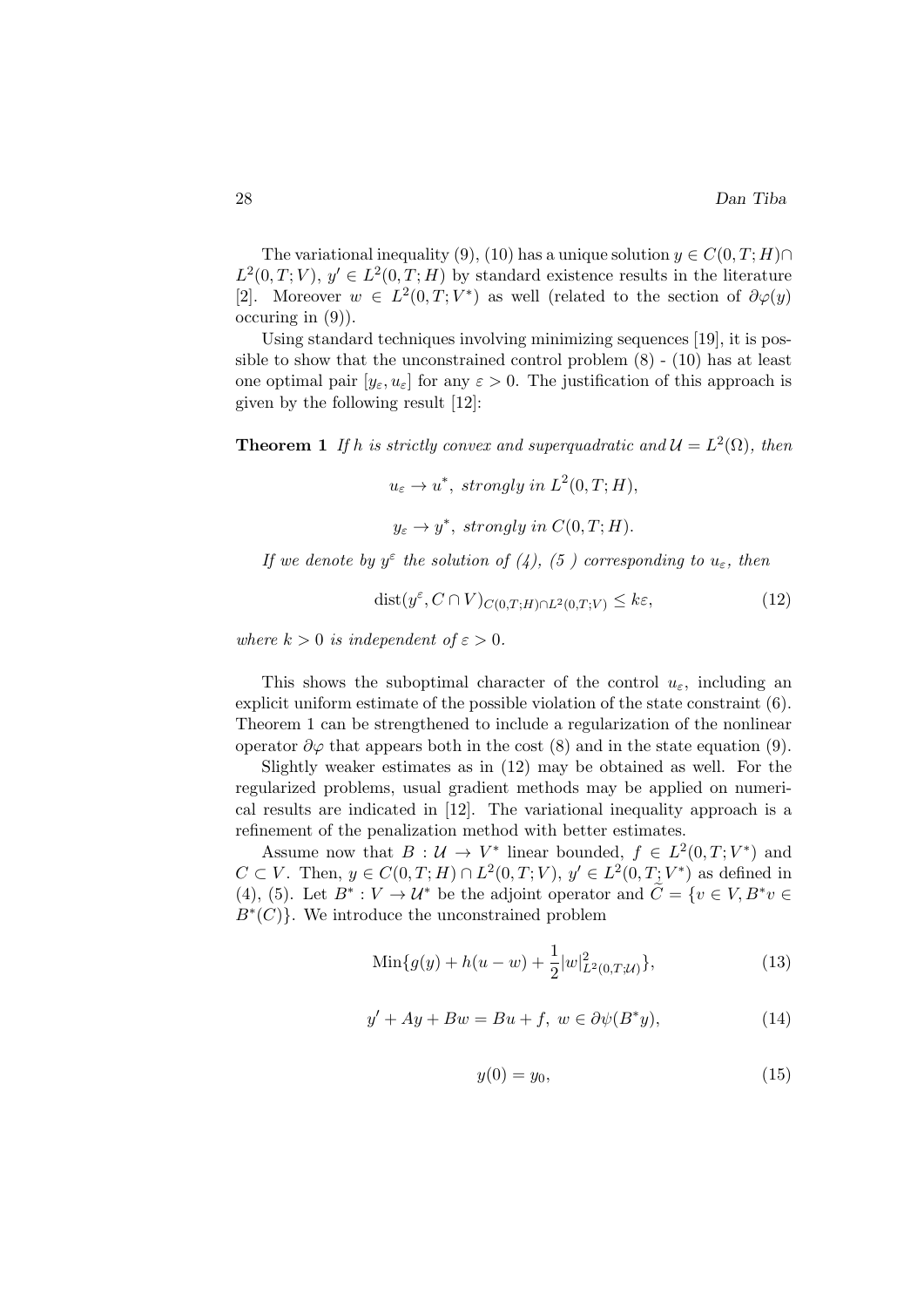where  $\psi$  is the indicator function of  $B^*(C)$  in  $\mathcal{U}^*$ . Under certain condition on dom( $\psi$ )∩range( $B^*$ ) of interiority type [18], [3], the equation (14) can be rewritten in the form

$$
y' + Ay + \partial \widetilde{\phi}(y) \ni Bu + f,\tag{16}
$$

where  $\tilde{\phi}$  is the indicator of  $\tilde{C}$  in V.

**Theorem 2** The control problems  $(13)$  -  $(15)$  and  $(3)$  -  $(6)$  are equivalent in the sense that they have the same optimal values and optimal pairs.

This section is based on [12] and [5] where more algorithms and equivalence results and applications to bang-bang properties may be found.

# 3 Interiority assumptions and generalized optimality conditions

We discuss here a more general optimal control problem involving abstract mixed constraints:

$$
Min{L(y, u) + l(y(T))},
$$
\n
$$
(17)
$$

$$
y'(t) + A(t)y(t) = Bu(t) + f(t) \text{ a.e. in } [0, T],
$$
\n(18)

$$
[y, u] \in D \subset [L^2(0, T; V) \cap W^{1,2}(0, T; V^*)] \times L^2(0, T; U). \tag{19}
$$

Here D is a convex closed nonvoid subset,  $f \in L^2(0,T;V^*)$ ,  $L: L^2(0,T;H\times$  $U \rightarrow R$ ,  $l : H \rightarrow R$  are convex, continuous mappings, with the coercivity property:

$$
L(y, u) \ge c_1 |u|_{L^2(0, T; \mathcal{U})}^2 - c_2, c_i > 0
$$
 constants. (20)

The family of operators  $A(t)$  is  $V^*$  - measurable on  $[0, T]$  and satisfies conditions like (1), (2) with uniform in  $t \in [0, T]$  constants. The solution of (18), with initial condition  $y(0) = y_0 \in H$  is unique in  $L^2(0,T;V) \cap$  $W^{1,2}(0,T;V^*)$ .

Under the admissibility condition, hypothesis (20) ensures the existence of at least one optimal pair  $[y^*, u^*] \in D$  for the problem (17) - (19).

To obtain the optimality conditions for the problem (17) - (19), it is usual [3] to impose Slater type assumptions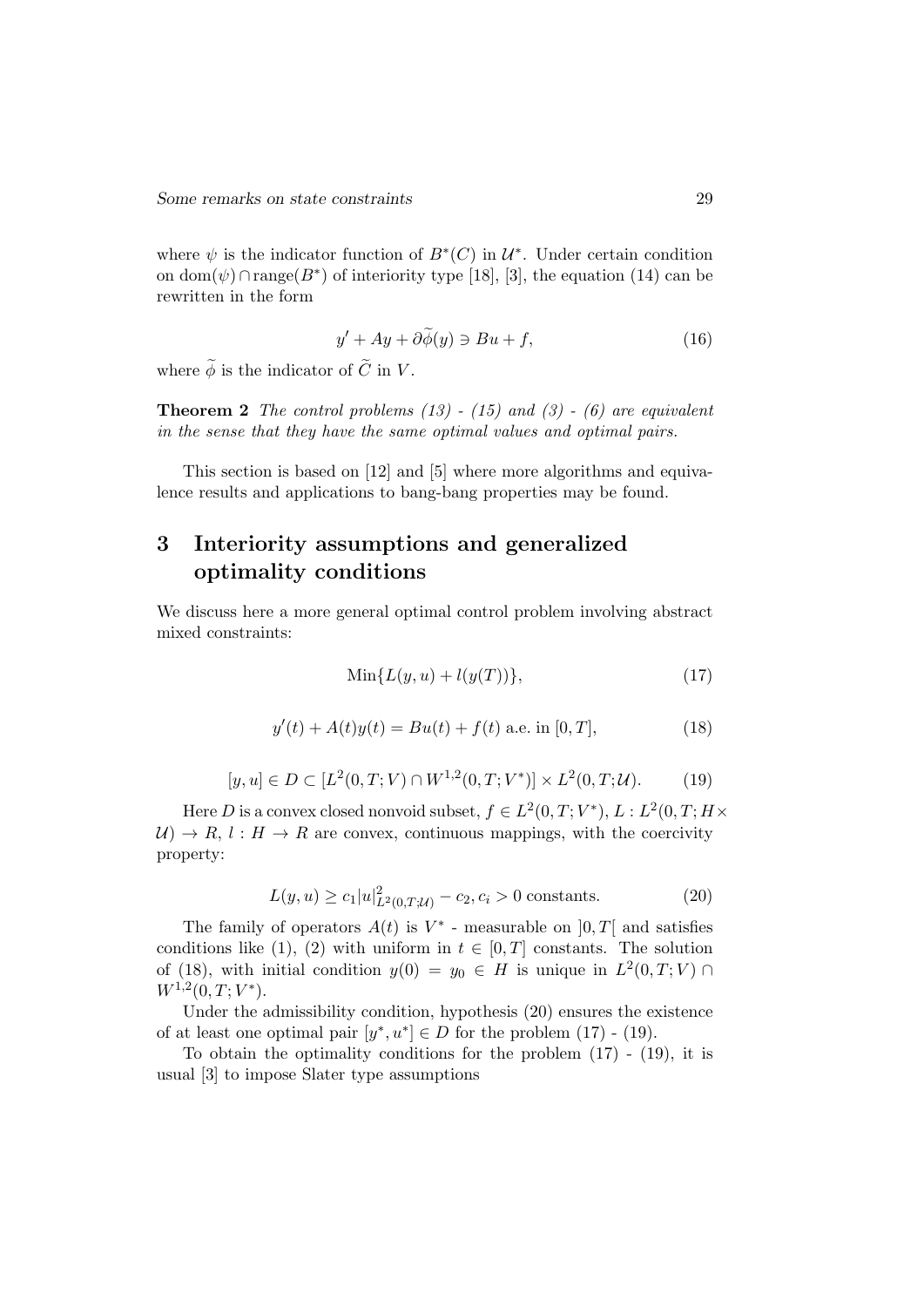$$
\exists [\bar{y}, \bar{u}] \text{ feasible} : \bar{y} \in \text{int}\{y \in C(0, T; H); [y, \bar{u}] \in D\}. \tag{21}
$$

In the papers [4], [22], [6] related problems and applications are studied. We denote the operator

$$
\forall [y, u] \in [L^2(0, T; V) \cap W^{1,2}(0, T; V^*)] \times L^2(0, T; V),
$$
  
\n
$$
T(y, u) = y' + A(t)y - Bu - f \in L^2(0, T; V^*).
$$
\n(22)

We impose the following weak constraint qualification

$$
\exists \mathcal{M} \in D, \text{ bounded in } C(0, T; H) \times L^2(0, T; \mathcal{U}):
$$
  
0 \in \text{int } T(\mathcal{M}) \text{ in } L^2(0, T; V^\*). \tag{23}

It is easy to show that  $(21)$ ,  $(22)$  give  $(23)$ . One can also infer that  $(23)$ is, as well, a consequence of

$$
\exists [\bar{y}, \bar{u}] \text{ feasible}: \bar{u} \in \text{ int}\{u \in L^2(0, T; V); [\bar{y}, u] \in D\}. \tag{24}
$$

Clearly (21) may not be valid if (24) is imposed. That is, constraint qualification (23) is strictly weaker than the slater condition. One can compare (23) with the Zowe and Kurcyusz constraint qualification [23] in mathematical programming.

By using an adapted regularization and penalization of (17) combined with the penalization of (18), rather delicate duality-type estimates give the following generalized optimality system [4]:

**Theorem 3** If the pair  $[y^*, u^*]$  is optimal for the problem (17) - (19), then:

$$
\int_0^T (y^{*'} - y' + Ay^* - Ay, p^* + r^*)_{V^* \times V} dt \le 0,
$$
\n(25)

$$
\langle w_2, u^* - u \rangle_{L^2(0,T;\mathcal{U})} - \int_0^T \langle u^* - u, B^* J^{-1}(r^*) \rangle_{\mathcal{U}} dt \le 0,
$$
 (26)

for any  $[y, u]$  such that  $[y, u^*] \in D$  and  $[y^*, u] \in D$ .

Moreover, summing (25) and (26) is valid for any  $[y, u] \in D$  and it is also sufficient for the optimality of  $[y^*, u^*]$ .

Here,  $p^*$  is the solution of the adjoint system

$$
-p^{*'} + A^*p^* = w_1,\t\t(27)
$$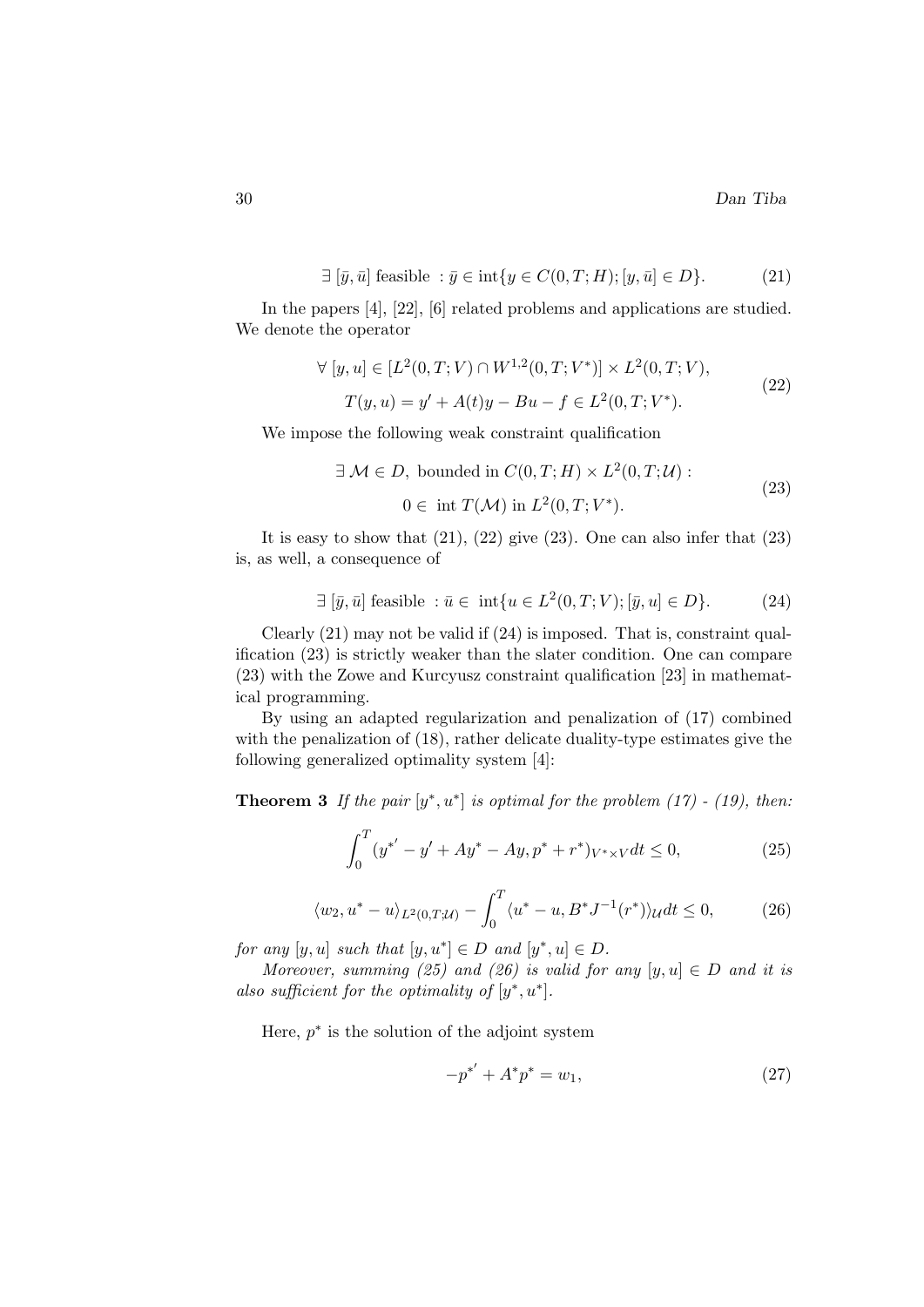Some remarks on state constraints 31

$$
p^*(T) = w,\t\t(28)
$$

where  $w \in \partial l(y^*(T))$ ,  $[w_1, w_2] \in \partial L(y^*, u^*]$  and  $J: V \to V^*$  is the canonical isomorphism,  $r^* \in L^2(0,T;V)$  is the weak limit (on a subsequence) of

$$
r_{\varepsilon} = \frac{1}{\varepsilon}J^{-1}(y_{\varepsilon}^{\prime} + A(t)y_{\varepsilon} - Bu_{\varepsilon} - f)
$$

with  $[y_{\varepsilon}, u_{\varepsilon}]$  being the unique optimal pair of the approximating regularized/penalized optimal control problem. See [4] for more details.

**Remark 1** The form  $(25)$ ,  $(26)$  decouples the adjoint system  $(27)$ ,  $(28)$ from the constraints. In case,  $D = \mathcal{K} \times \mathcal{U}_{ad}$  (separate state and control constraints), one can easily reobtain from  $(25)$  -  $(28)$  the usual form of the optimality conditions, [3].

We briefly comment now on an example from [4] that shows that even in the case of separate constraints, their interior may be void, while hypothesis (22), (23) is satisfied. We consider the following optimal control problem governed by a parabolic equation:

$$
\text{Min}\{\frac{1}{2}\int_{Q}(y-z_d)^2dx + \frac{N}{2}\int_{Q}u^2dx\},\tag{29}
$$

$$
\frac{\partial y}{\partial t} - \Delta y = f + u \text{ in } Q = \Omega \times ]0, T[, \qquad (30)
$$

$$
y(x,t) = 0 \text{ on } \Sigma = \partial\Omega \times [0,T],\tag{31}
$$

$$
y(x,0) = y_0(x) \text{ in } \Omega,
$$
\n(32)

$$
e(x,t) \le y(x,t) \le g(x,t) \text{ a.e. in } Q,
$$
\n(33)

$$
a(x,t) \le u(x,t) \le b(x,t) \text{ a.e. in } Q,
$$
\n(34)

where  $\Omega \subset R^d$  is a smooth bounded domain,  $z_d \in L^2(Q)$ ,  $N \geq 0$ ,  $y_0 \in$  $L^2(\Omega)$ , f, a, b are in  $L^{\infty}(Q)$  and e, g are in  $C(\overline{Q})$ . From (33), (34) one can immediately infer the form of D from  $(19)$ .

We ask the "rich" admissibility hypothesis:

 $\exists \alpha > 0, \exists \tilde{u}$  satisfying (34) such that if Y denotes the operator  $u \to y$ defined by  $(30)$  -  $(32)$ , we have: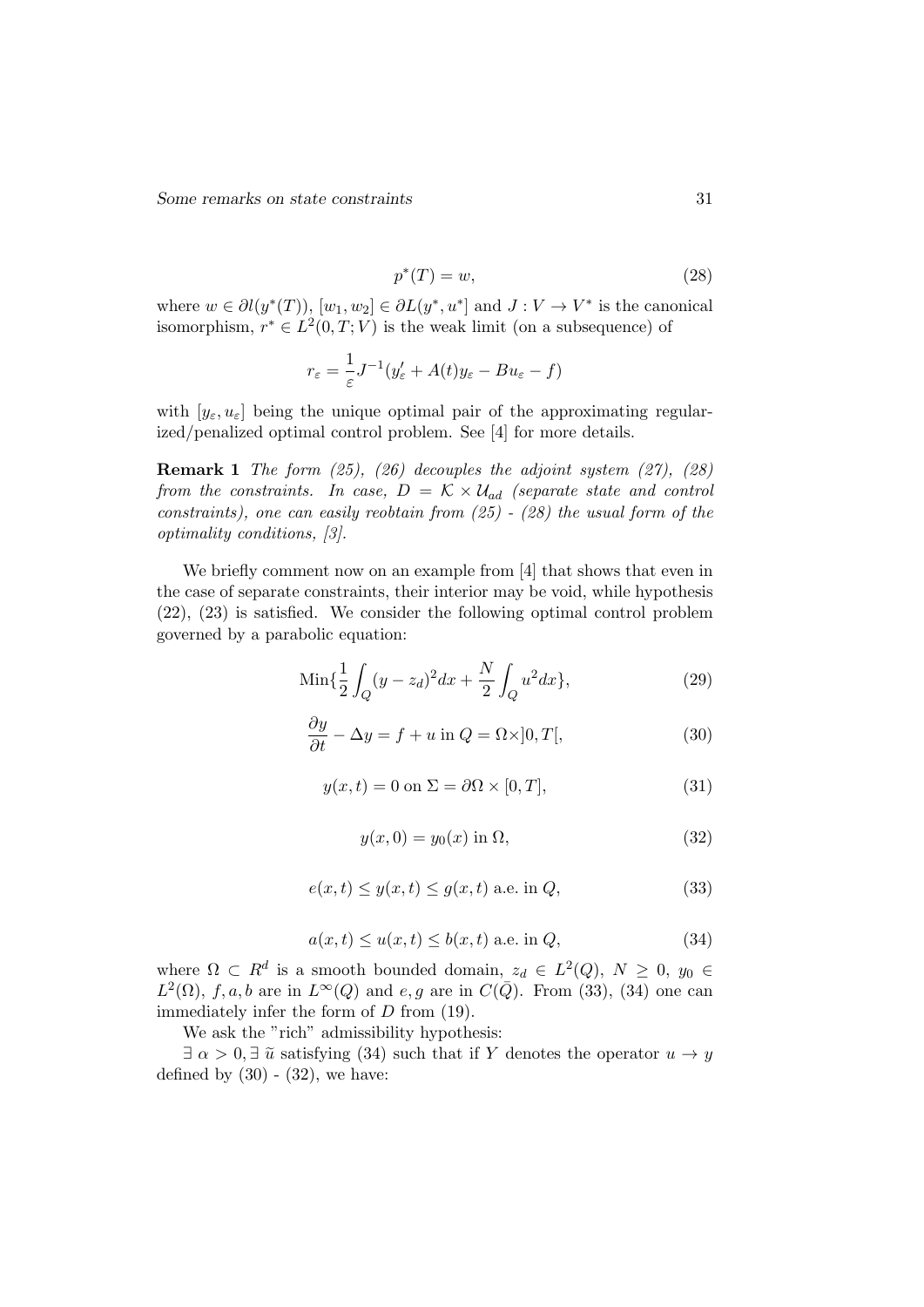$$
e \le Y(\tilde{u} - \alpha) \le Y(\tilde{u} + \alpha) \le g \text{ a.e. in } Q. \tag{35}
$$

Relation (35) is not an interiority condition since, we may have  $e(x, t)$  $g(x, t)$  in certain points, for instance  $e(x, t) = g(x, t) = 0$  on  $\partial\Omega \times [0, T]$ . Moreover  $\tilde{u}+\alpha$ ,  $\tilde{u}-\alpha$  need not satisfy (34) and we may as well have  $a(x, t)$  $b(x, t)$  on some subset.

Taking the spaces  $V = H_0^1(\Omega)$ ,  $H = \mathcal{U} = L^2(\Omega)$  and the operators  $A(t) = -\Delta, B : H \to V^*, B = i$ , the canonical injection and the cost  $L(y, u)$  as given in (29), while  $l = 0$ , one can put the example (29) - (34) in the abstract form  $(17)$  -  $(19)$ .

The condition (23) may be checked with

$$
\mathcal{M} = \text{conv}\{[y_{\xi}, u_{\xi}]; \xi \in L^{\infty}(Q), \|\xi\|_{L^{\infty}(Q)} = 1, y_{\xi} = y(u_{\xi}), u_{\xi} = \tilde{u} + \alpha \xi\}
$$

(notice that the space  $C(0,T;H) \times L^2(0,T;U)$  is replaced by  $L^{\infty}(Q)$  in this example). The arguments are similar and take advantage that we work in a functional setting and we can use comparison theorems.

In the work [6] other examples of mixed constraints, in connection with an optimal investment problem, are discussed. The setting is similar with the above problem governed by parabolic partial differential equations:

$$
\frac{1}{2} \int_{\Omega} y(x,t)^2 dx \le C(u)(t), t \in [0,T],
$$

where  $C(\cdot): \mathcal{U} \to L^1(0,T)$  is some given operator.

$$
0 \le u(x, t) \le Cy(x, t)
$$
 a.e. in Q.

One can establish generalized bang-bang properties for such applications, that give almost complete information on the optimal pairs. Further applications to error estimates in discretization procedures for state constrained optimal control problems are reported in [22].

# 4 An implicit parametrization approach in the ODE setting, with equality constraints

We briefly review now the Hamiltonian approach to implicit systems, according to  $[14]$ ,  $[15]$ ,  $[20]$ ,  $[21]$ ,  $[13]$ . Then, we show how to apply it to optimal control problems governed by ordinary differential equations, with equality mixed constraints.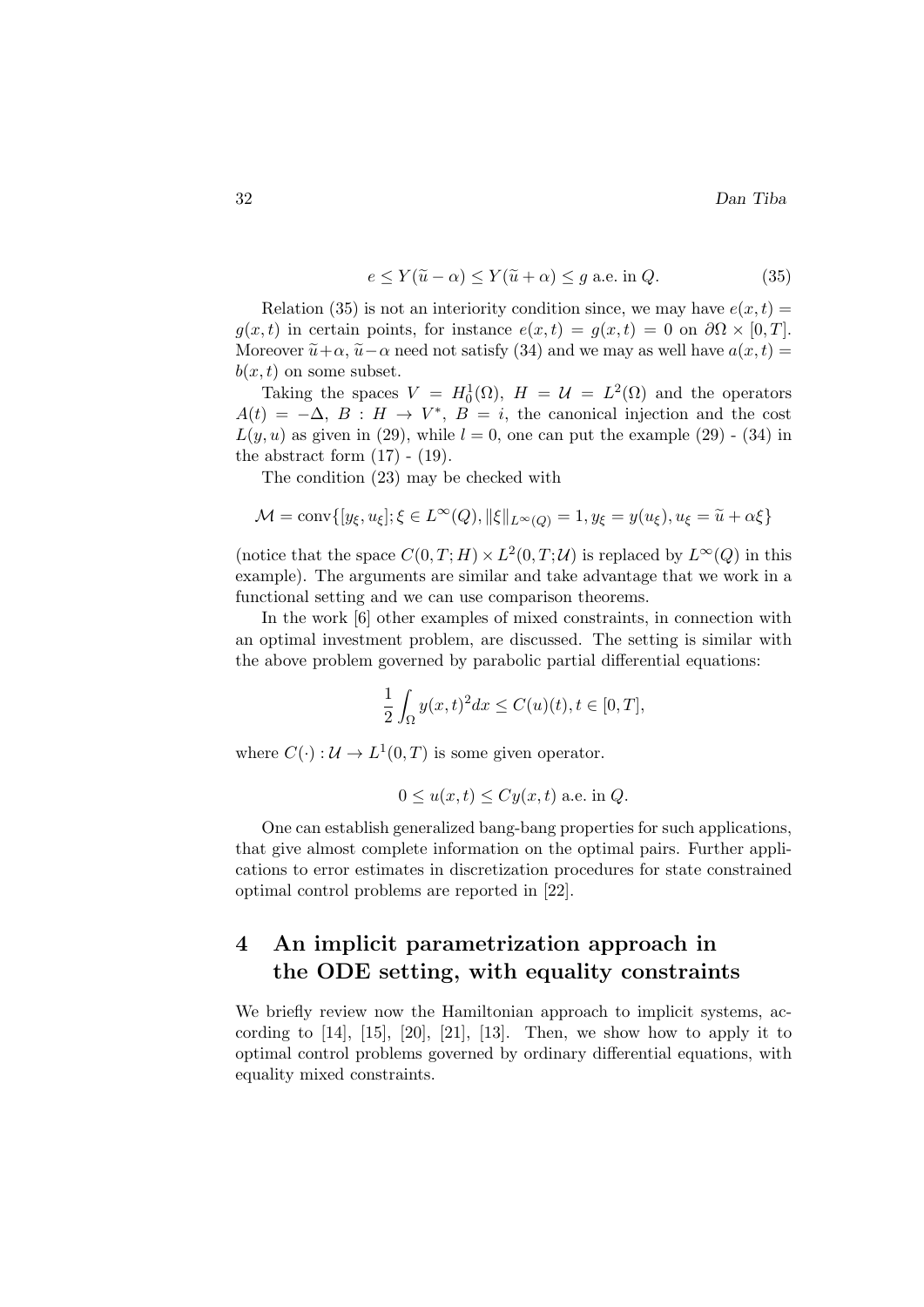We underline that inequality constraints, abstract constraints, separated constraints are also allowed under our approach, as we shall point out later. This is a generalization of the methods developed for nonlinear programming problems, from Tiba [21].

In the Euclidean space  $R^d$ , we consider the general implicit functions system:

$$
F_1(x_1, ..., x_d) = 0,
$$
  
\n
$$
F_2(x_1, ..., x_d) = 0,
$$
  
\n
$$
\vdots
$$
  
\n
$$
F_l(x_1, ..., x_d) = 0,
$$
  
\n(36)

where  $1 \leq l \leq d-1$  and  $F_j \in C^1(\Omega)$ ,  $F_j(x^0) = 0$ ,  $j = \overline{1,l}$ ,  $x_0 \in \Omega \subset R^d$ , given bounded domain.

We assume the standard independence assumption

$$
\frac{D(F_1, F_2, \dots, F_l)}{D(x_1, x_2, \dots, x_l)} \neq 0 \text{ in } x^0,
$$
\n(37)

however this hypothesis can be dropped and the notion of generalized solution as introduced in Tiba [20], [21] can be used for the solving of (36). The fact that the "first" independent variables  $x_1, \ldots, x_l$  appear in (37) can always be obtained by renumbering. Notice that condition (37) remains valid in a neighbourhood of  $x^0$ , that we denote by  $V \subset \Omega$ .

We introduce in  $V$  the undetermined system of linear algebraic equations

$$
v(x) \cdot \nabla F_j(x) = 0, j = \overline{1, l}
$$
\n(38)

and we shall use  $d-l$  solutions of (38) obtained by fixing successively the last  $d-l$  components of the vector  $v(x) \in R^d$  to be the rows of the identity matrix in  $R^{d-l}$  multiplied by  $\Delta(x) = \det A(x) \neq 0$  (the determinant appearing in (37)). In this way we obtain  $d - l$  independent solutions of (38) denoted by  $v_1(x), \ldots, v_{d-l}(x)$ , in some arbitrary order.

Their first l components are obtained from (38) by inverting  $A(x)$ ,  $x \in V$ , due to (37).

The vector fields  $v_k(x)$ ,  $k = \overline{1, d - l}$  are also continuous in V since  $F_j$ ,  $j =$  $\overline{1,l}$  are of class  $C^1(\Omega)$ . This choice of  $\{v_k\}_{k=\overline{1,d-l}}$  is not the unique useful choice, [20], [21], [13]. We associate to them the following iterated type Hamiltonian system of differential equations (weakly coupled just via the initial conditions - that's why we call it iterated):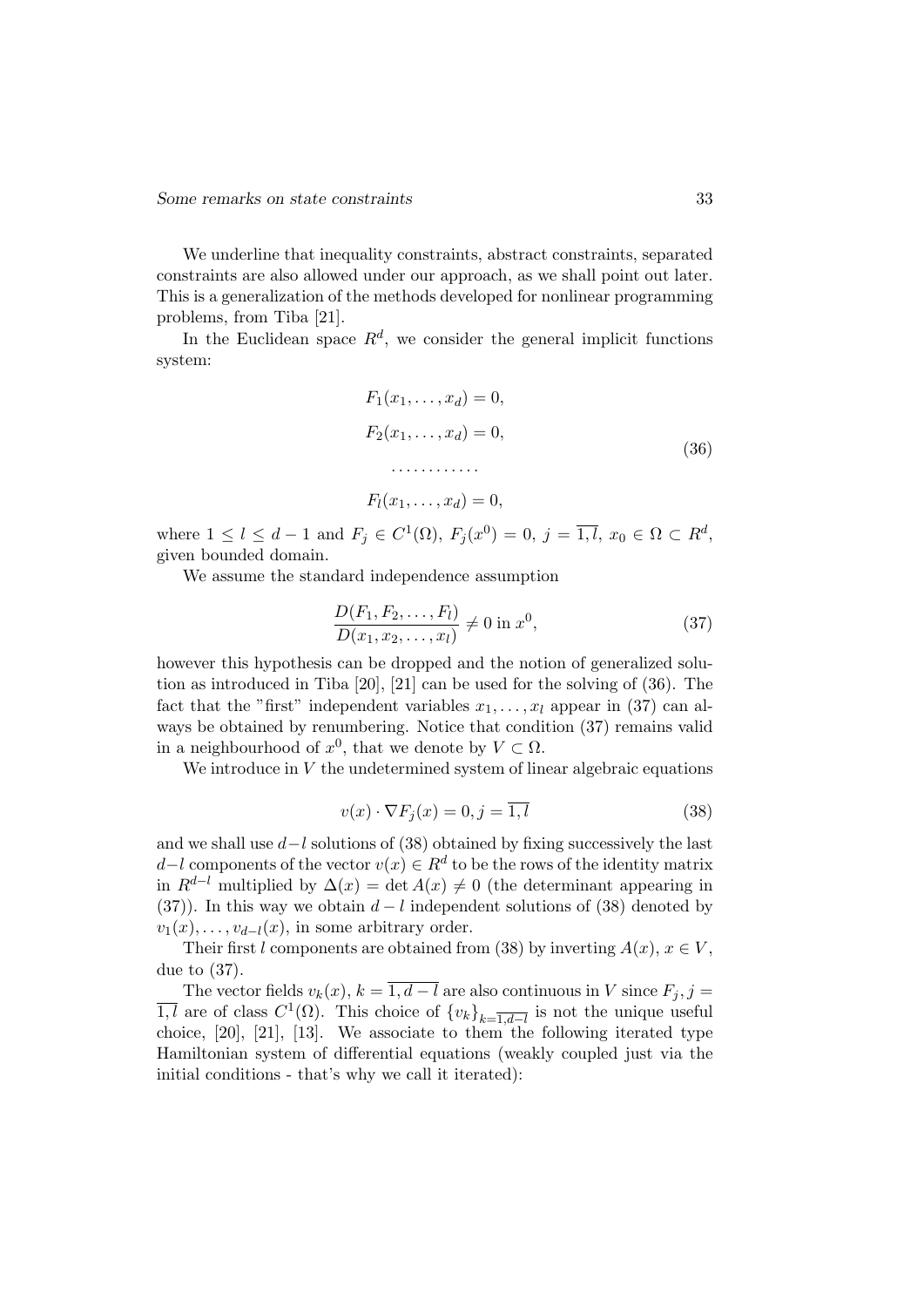$$
\frac{\partial y_1(t_1)}{\partial t_1} = v_1(y_1(t_1)), t_1 \in I_1 \subset R,
$$
  
\n
$$
y_1(0) = x^0,
$$
\n(39)

$$
\frac{\partial y_2(t_1, t_2)}{\partial t_2} = v_2(y_2(t_1, t_2)), t_2 \in I_2(t_1) \subset R,
$$
  

$$
y_2(t_1, 0) = y_1(t_1),
$$
 (40)

$$
\frac{\partial y_{d-l}(t_1, t_2, \dots, t_{d-l})}{\partial t_{d-l}} = v_{d-l}(y_{d-l}(t_1, t_2, \dots, t_{d-l})), t_{d-l}
$$
\n
$$
\in I_{d-l}(t_1, t_2, \dots, t_{d-l-1}),
$$
\n(41)

$$
y_{d-l}(t_1, t_2, \ldots, t_{d-l-1}, 0) = y_{d-l-1}(t_1, t_2, \ldots, t_{d-l-1}).
$$

Although partial differential notations are used in (39) - (41), each of the above subsystems may be interpreted as an ordinary differential system since just one derivative appears. The Hamiltonian character of  $(39)$  -  $(41)$ will be obvious from their properties listed in what follows, and from the example. Existence is valid by the Peano theorem.

**Theorem 4** Under assumption (37), if  $l = d - 1$ , the system (39) - (41) has the uniqueness property.

If  $1 \leq d \leq d-2$ , every subsystem of  $(39)$  -  $(41)$  has the uniqueness property. Moreover, the intervals  $I_j(t_1, t_2, \ldots, t_{j-1}), j = \overline{1, d-l}$  may be choosen independent of the previous parameters.

The classical conservation property of Hamiltonian systems is valid in this general setting:

**Theorem 5** For every  $k = \overline{1, l}, j = \overline{1, d-l}$ , we have:

$$
F_k(y_j(t_1, t_2, \ldots, t_j)) = 0, \forall (t_1, t_2, \ldots, t_j) \in I_1 \times I_2 \times \cdots \times I_j,
$$

where  $I_1, \ldots, I_j$  denote the existence intervals, without the dependence on the previous parameters, that is not necessary in fact.

The most important property of the iterated Hamiltonian type system (39) - (41) is the fact that it provides, in a constructive manner and in the most general situation, a parametrization of the manifold defined by the implicit system (36), under condition (37). This is called the implicit parametrization property: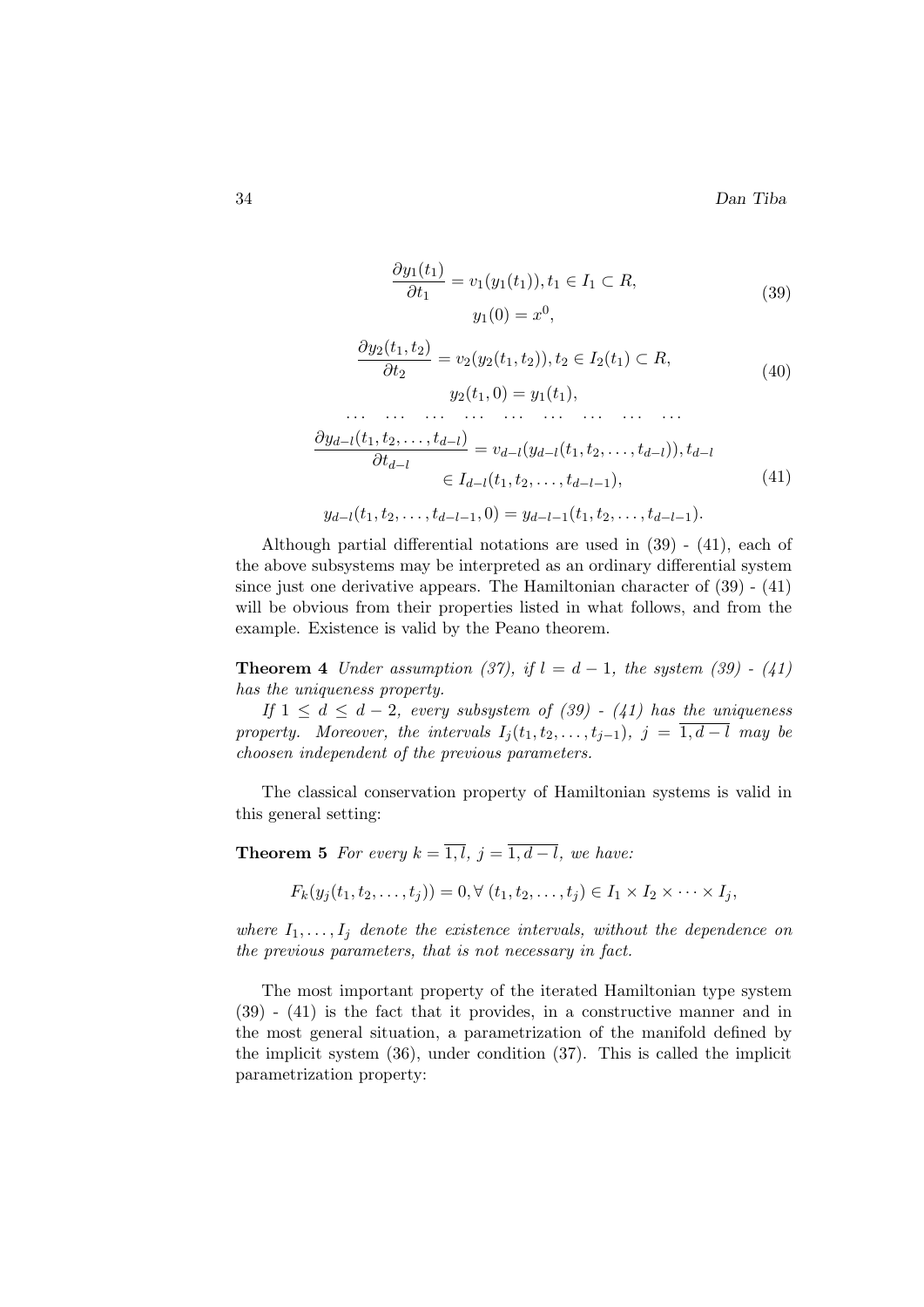Some remarks on state constraints 35

**Theorem 6** If  $F_k \in C^1(\Omega)$ ,  $k = \overline{1,l}$ , with the independence property 37 and  $I_j, j = \overline{1, d-l}$  are sufficiently small, then the mapping

$$
y_{d-l}: I_1 \times I_2 \times \cdots \times I_{d-l} \to R^d
$$

is  $C<sup>1</sup>$  in all its variables, regular and one-to-one on its image.

Moreover, the classical implicit function theorem follows as a special case of the above approach if in the solution of the algebraic system (38), the last  $d-l$  components of the vector  $v(x) \in R^d$ ,  $x \in V$ , are choosen to be exactly the rows of the identity matrix in  $R^{d-l}$ . This is a constructive approach to implicit functions, [21]. We also obtain precise estimates of the existence intervals  $I_j$ ,  $j = \overline{1, d-l}$ . For instance, if  $V = B(x_0, r)$  with  $r > 0$  determined by (37), then we may choose  $I_j = \left[ -\frac{r}{(d-l)M}, \frac{r}{(d-l)} \right]$  $\left(\frac{r}{(d-l)M}\right]$ , where  $M > 0$  is the maximum  $|v_j|_{C(\bar{V})}, j = 1, d - l.$ 

As already mentioned, the hypothesis (37) can be dropped and a constructive notion of generalized solution of (36), using the Hausdorff - Pompeiu convergence may be defined.

This is done in [20], [21] where basic properties are also proved.

We introduce now the optimal control problem with equality mixed constraints:

$$
Min{l(x(0), x(1))}, \t(42)
$$

$$
x'(t) = f(t, x(t), u(t)), t \in [0, 1],
$$
\n(43)

$$
h(x(t), u(t)) = 0, t \in [0, 1].
$$
\n(44)

Above,  $l: R^d \times R^d \to R$ ,  $f: [0,1] \times R^d \times R^m \to R^d$ ,  $h: R^d \times R^m \to R^s$ ,  $s \geq m, d+m-1 \geq s$ , are given mappings and  $x : [0,1] \to \mathbb{R}^d$  is the state variable,  $u : [0, 1] \to R^m$  is the control unknown. Such systems are recently studied in a more general implicit form by Maria do Rosario de Pinho [16], [17], Clarke and Pinho [8], Frankowska [10] from the point of view concerning the maximum principle and under weak differentiability assumptions. The formulation  $(42)$  -  $(44)$  is of Mayer type and the conditions  $(43)$ ,  $(44)$  give a DAE system.

Initial conditions may be imposed in (43), but it is not necessary now. If inequality constraints are added to  $(42)$  -  $(44)$ , the classical procedure is to introduce supplementary control variables in order to transform them in equality constraints. Our procedure is different, without increasing the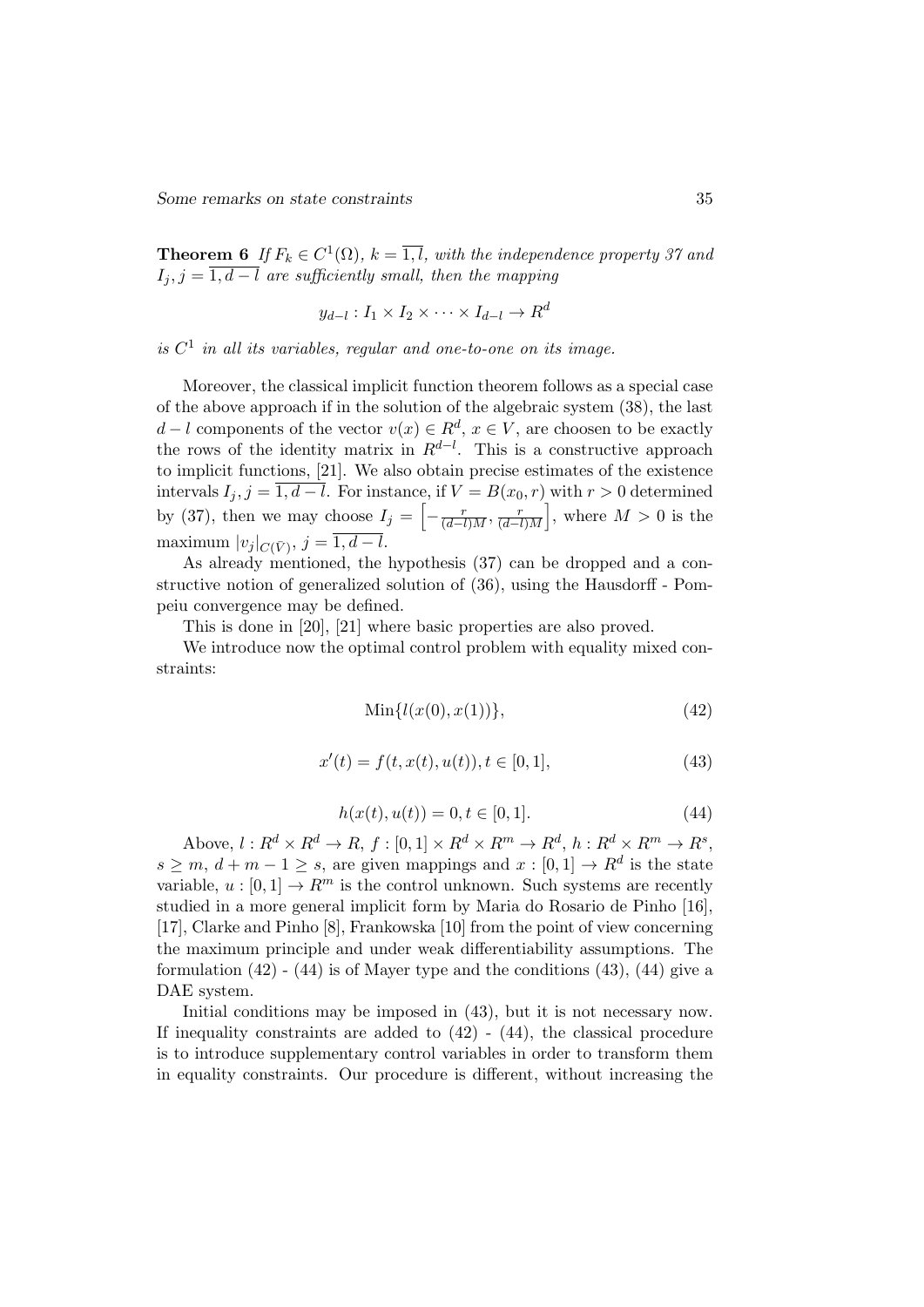dimension of the control space and applies as well to abstract constraints, separated constraints.

As general assumptions, we shall require  $l$  continuous,  $f$  locally Lipschitzian in  $(x, u)$  and measurable in t, h of class  $C<sup>1</sup>$  and there is a point  $(x^0, u^0) \in R^d \times R^m$  such that

$$
h(x^{0}, u^{0}) = 0
$$
 and  $\nabla h(x^{0}, u^{0})$  of maximal rank. (45)

Notice that, in this setting, some of the constraints (44) may be separate state constraints or control constraints and the remaining constraints may be of mixed type.

Under hypothesis (45), one can use Thm. 4 - 6 to obtain a constructive parametric description of the admissible manifold for  $(44)$ , denoted by  $A \subset$  $R^d \times R^m$ . This is not the admissibility set for the control problem (42) -(44). However any admissible state-control trajectory should satisfy

$$
(x(t), u(t)) \in A, t \in [0, T].
$$
\n(46)

Here and in the sequel we shall assume that the admissible controls  $u(t) \in$  $W^{1,2}(0,T;R^m)$ , consequently (46) makes sense by regularity properties for (43). We also recall that the regularity results for the optimal pairs Clarke [7], Fleming and Rishel [9] allow to restrict the search for admissible pairs by such regularity conditions.

Remark 2 This setting can be extended to weaker hypotheses on s, m and the properties of h.

In the standard terminology for DAE system, relations  $(43)$ ,  $(44)$  are semi-explicit of index one. Taking into account (44), (46) and differentiating once, we get:

$$
\nabla_x h(x(t), u(t)) f(t, x(t), u(t)) + \nabla_u h(x(t), u(t), u'(t)) = 0.
$$
 (47)

If  $\nabla_u h(\cdot, \cdot)$  is invertible on A, then (47) may be put in an explicit form, as an ODE for the control vector  $u(t) \in R^m$ .

The important observation is that any point in A provides a consistent initial condition for the differential system (43), (47). This system gives a characterization of the admissible state-control trajectories. It is elementary to show:

**Proposition 1** Any trajectory of  $(43)$ ,  $(47)$ , starting from a point in A, remains in A and is in  $W^{1,2}((0, s); R^d \times R^m)$ .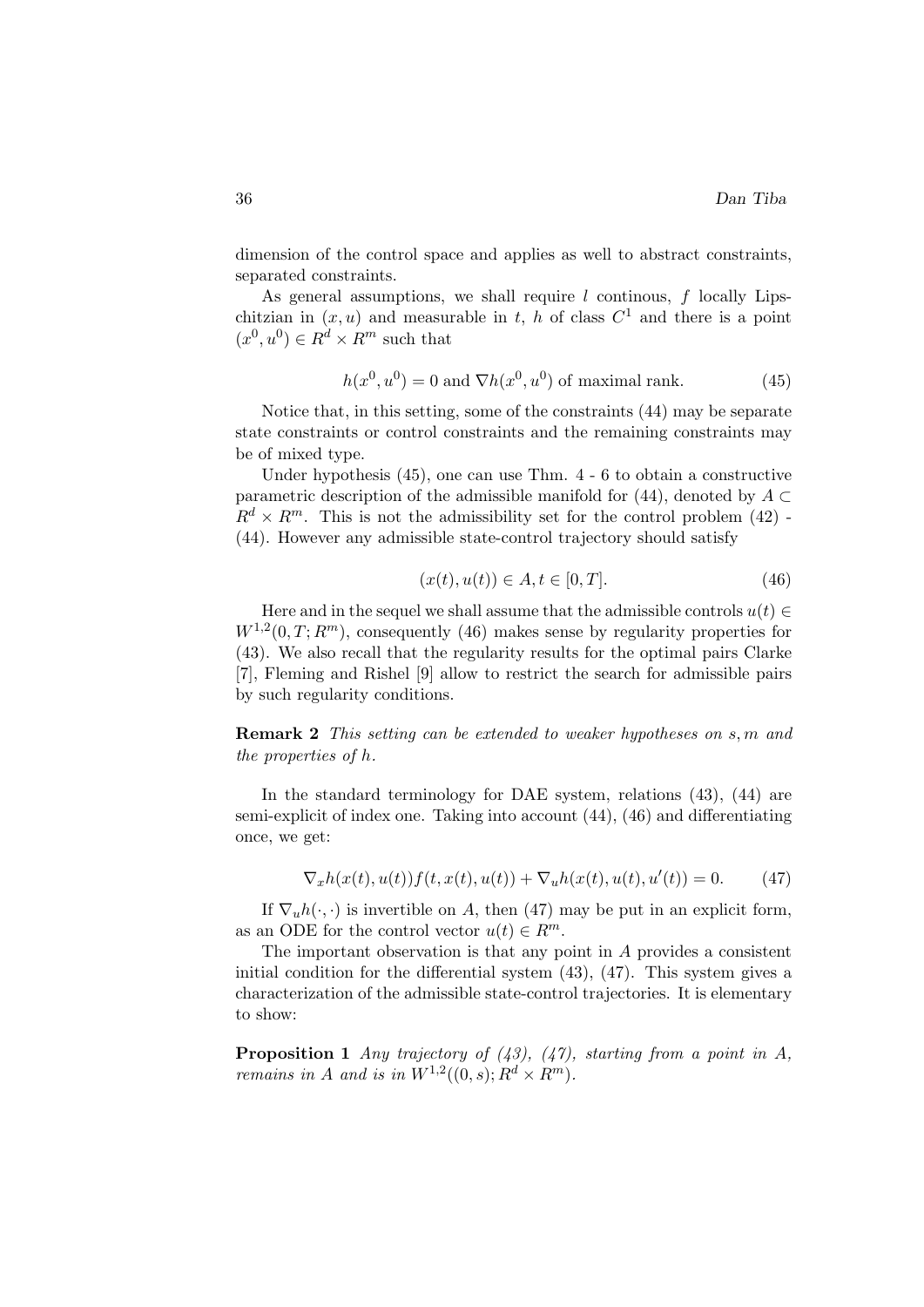Here,  $(0, s)$  is the local existence interval (depending on the initial condition). In control theory, taking into account the form of the cost functional  $(42)$ , we also require the existence of global solutions, in  $[0,1]$ , that has to be checked in each application.

We notice that the set of discretization points in  $A$  generated by  $(39)$ . (41), denoted by  $\bigcup_{n\in\mathbb{N}} A_n$ , is dense in A when the discretization of  $I_1 \times I_2 \times$  $\ldots \times I_{d-l}$  is finer and finer.

We have, for the terminal set  $T = \{x(1); [x(0), u(0)] \in A\}$ :

**Proposition 2** Under global existence for the system  $(43)$ ,  $(47)$ , the discretized terminal set  $\bigcup_{n\in N}T_n = \{x(1); [x(0), u(0)] \in \bigcup_{n\in N}A_n\}$  is dense in T.

This is a consequence of continuity results with respect to initial conditions, Barbu [1], Hartman [11] since f is locally Lipschitz in  $(x, u)$  and similar conditions are imposed on  $\nabla h(\cdot, \cdot)$ .

We add now to the problem  $(42)$  -  $(44)$  more constraints:

$$
q_r(x(t), u(t)) \le 0, r = \overline{1, Q}, t \in [0, 1],
$$
\n(48)

$$
(x(t), u(t)) \in C(t), t \in [0, 1],
$$
\n(49)

where  $C(t)$  is some closed nonvoid subset, for any  $t \in [0,1]$  and assume that the admissible set for  $(43)$ ,  $(44)$ ,  $(48)$ ,  $(49)$  is not empty. The following algorithm is taken into account:

#### Algorithm 4.7

1) Fix  $n = 1$  and choose some discretization of  $I_1 \times I_2 \times \ldots \times I_{d-l}$ , a tolerance parameter  $\delta$  etc.

2) Compute  $A_n$  via (39) - (41), the corresponding discretization of A.

3) Compute via (43), (47) the trajectories  $[x(t), u(t)]$ , with initial conditions in  $A_n$ .

They automatically satisfy (44).

4) Check the conditions (48), (49) for all the trajectories defined in STEP 3 (in the discretization points). This gives the set of admissible discrete trajectories  $\mathcal{O}_n$ .

5) Compute  $l(x(0), x(1))$  for all  $[x, u] \in \mathcal{O}_n$  and find the optimal solutions (which may be not unique) and the optimal cost  $L_n$ .

6) If  $|L_n - L_{n-1}| < \delta$ , then STOP!

Otherwise  $n := n + 1$  and GO TO STEP 2.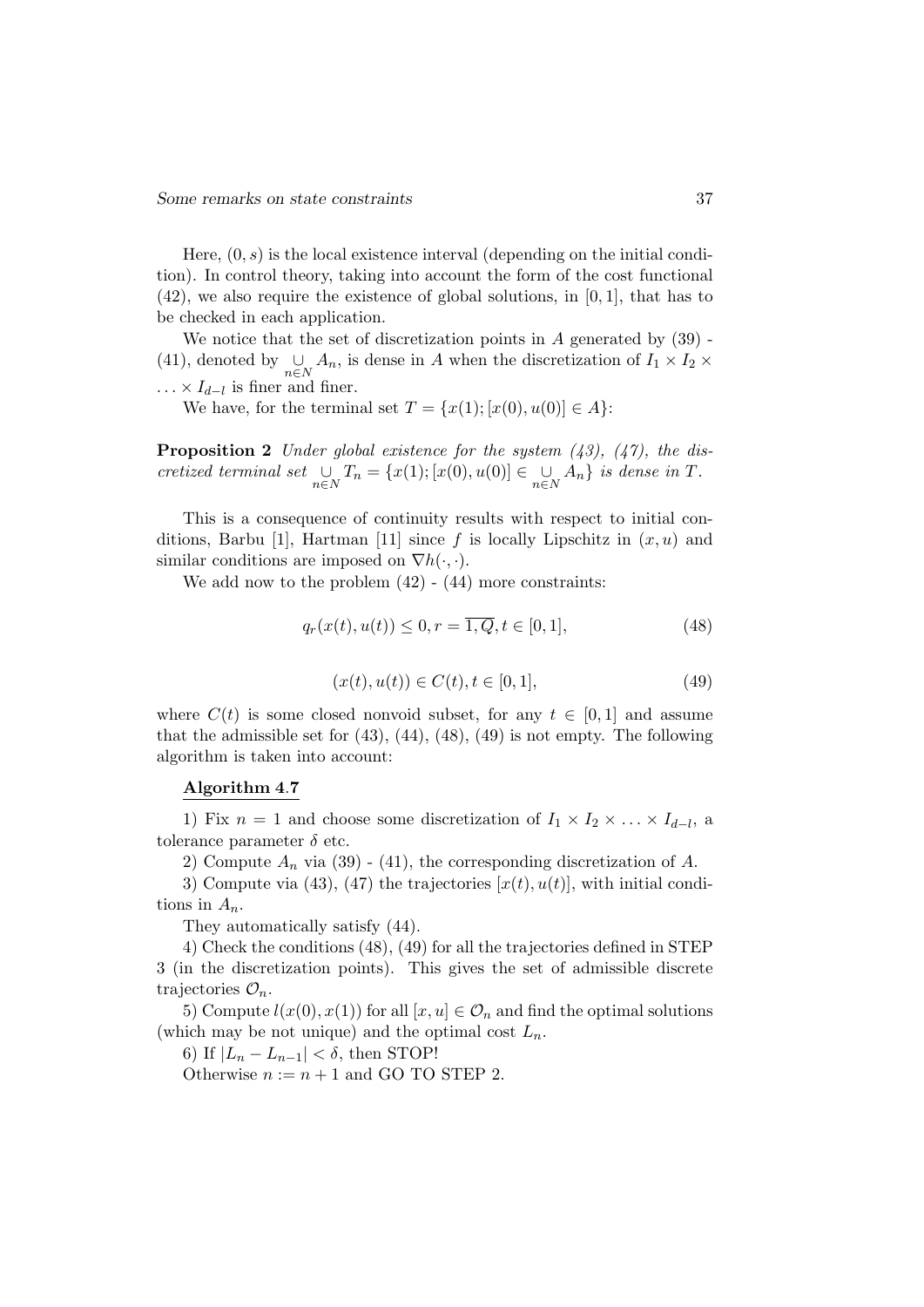This algorithm has a global character, although the problem (42) - (44), (48), (49) is strongly nonconvex. It is enough to have just one equality constraint (44) (or one inequality constraint (48)) in order for the **Algorithm 4.7** to work. It is also worth to mention, that it is advantageous to have many equality constraints: the dimension of  $(39)$  -  $(41)$  is  $d + m - s$  in this case. The dimension of the problem is given by the application. Usual routines in Matlab solve such ODE systems in several seconds, even for  $d$  "big".

The convergence of Algorithm 4.7 is ensured by Prop. 2 and the continuity of  $l(\cdot, \cdot)$ . Other types of stopping tests in STEP 6 may be taken into account as well.

We close this section with the following example

**Example 1** We take  $d = s = m = 1$  in (42) - (44), with hypothesis (45) and other conditions mentioned above. Then, the constraint  $(44)$  gives a curve in  $R^2$ , with coordinates  $(y, v)$ . Its parametric representation can be obtained by the simplest Hamiltonian system:

$$
\dot{y}(s) = -\frac{\partial h}{\partial u}(y(s), v(s)), s \in I
$$
  

$$
\dot{v}(s) = -\frac{\partial h}{\partial x}(y(s), v(s)), s \in I
$$
\n(50)

with initial condition

$$
y(0) = x^0, \quad v(0) = u^0.
$$
\n(51)

Any admissible trajectory  $(x(t), u(t))$ ,  $t \in [0, 1]$ , should lie on the curve defined by  $(50)$ ,  $(51)$  and is, in fact, completely determined by its initial conditions. The admissibility equation  $(47)$  for u has the form

$$
u'(t(s)) = -\frac{\frac{\partial h}{\partial x}(x(t,s), u(t,s))}{\frac{\partial h}{\partial u}(x(t,s), u(t,s))} f(t, x(t,s), u(t,s)), t \in [0, 1]
$$
  

$$
x(0,s) = y(s), \quad u(0,s) = v(s)
$$
 (52)

(with obvious notations for the derivatives in s, respectively t) and should be solved together with  $(43)$ .

If  $l(a, b) = (a-4)^2 + (b-15)^2$  and  $f(t, x, u) = x - 5u + 10t + 2$ ,  $h(x, u) =$  $x - 5u - 4$ , then  $x(t) = 5t^2 + 6t + 4$ ,  $u(t) = t^2 + 1.2t$  give an optimal pair.

### References

[1] V. Barbu. *Ecuații Diferențiale*. Ed. Junimea, Iași, 1985.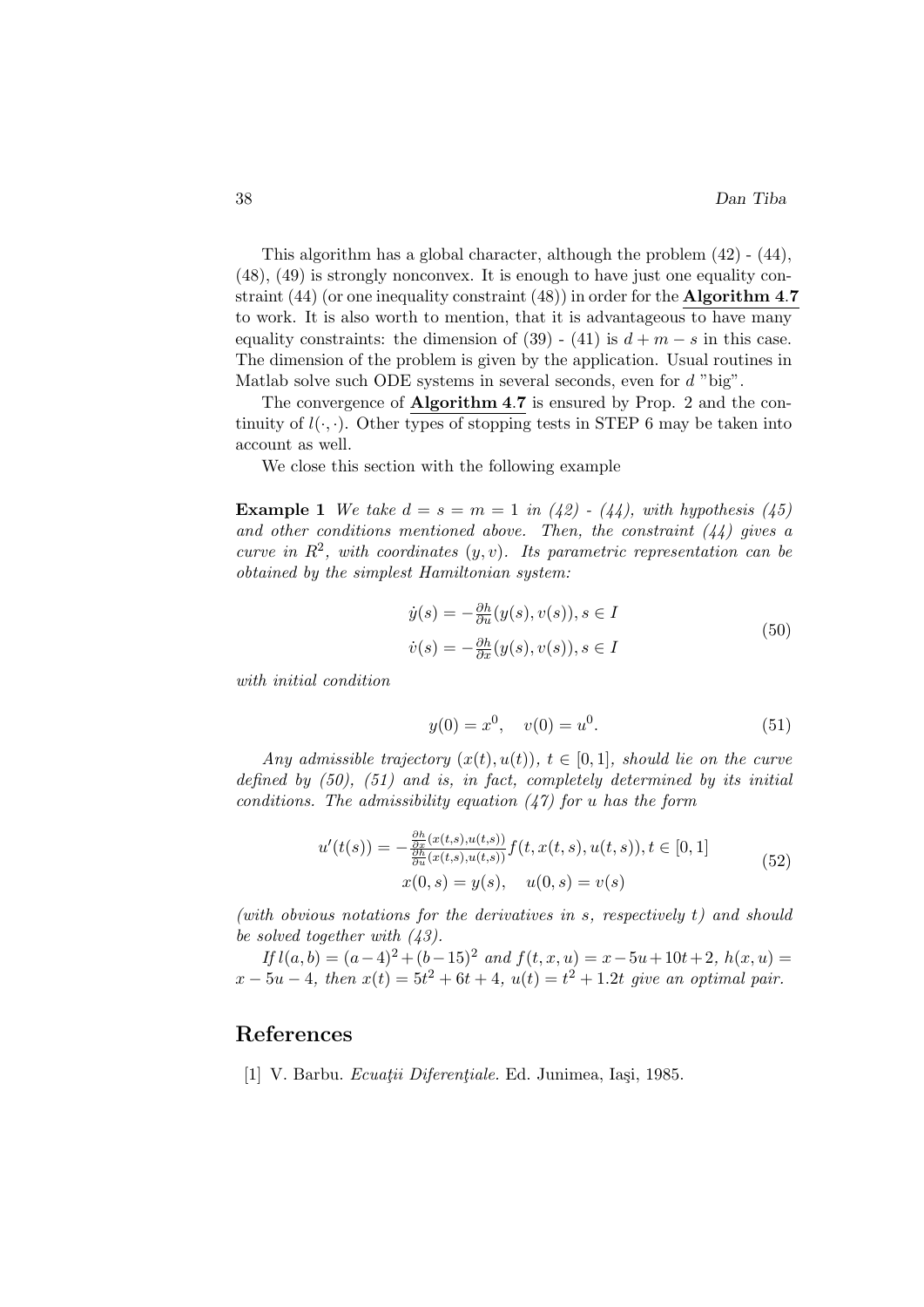- [2] V. Barbu. Optimal control of variational inequalities. RNM 100, Pitman, London, 1984.
- [3] V. Barbu, Th. Precupanu. Convexity and optimization in Banach spaces. D. Reidel, Dordrecht, 1986.
- [4] M. Bergounioux, D. Tiba. General optimality conditions for constrained convex control problems. SIAM J. Control Optim. 34(2):698-711.
- [5] J.F. Bonnans, D. Tiba. Equivalent control problems and applications. LNCIS 97, Spirnger, Berlin. 154-161, 1987.
- [6] J.F. Bonnans, D. Tiba. Control problems with mixed constarints and applications to an optimal investment problem. Math. Rep., vol. 11(61):293-306, N. 4, 2004.
- [7] F.H. Clarke. Optimization and nonsmooth analysis. J. Wiley and Sons, New York, 1983.
- [8] F.H. Clarke, MdR de Pinho. Optimal control problems with mixed constraints. SIAM J. Control Optim. 48:4500-4524, 2010.
- [9] W.H. Fleming, R. Rishel. Deterministic and stochastic optimal control. Springer Verlag, New York, 1975.
- [10] H. Frankowska. Contingent Cones to Reachable Sets of Control Systems. SIAM J. Control Optim. 27:170-198, 1989.
- [11] P. Hartman. Ordinary differential equations. J. Wiley and Sons, New York, 1964.
- [12] P. Neittaanmaki, D. Tiba. A variational inequality approach to constrained control problems for parabolic equations. Appl. Math. Optim. 17(3):185-201.
- [13] R. Nicolai. An algorithm for the computation of the generalized solution for implicit systems. Ann. Acad. Rom. Sci. Ser. Math. Appl., vol. 7:310- 322, N. 2, 2015.
- [14] R. Nicolai, D. Tiba. Implicit functions and parametrizations in dimension three: generalized solutions. DCDS-A, vol. 35:2701-2710, N. 6, 2015.